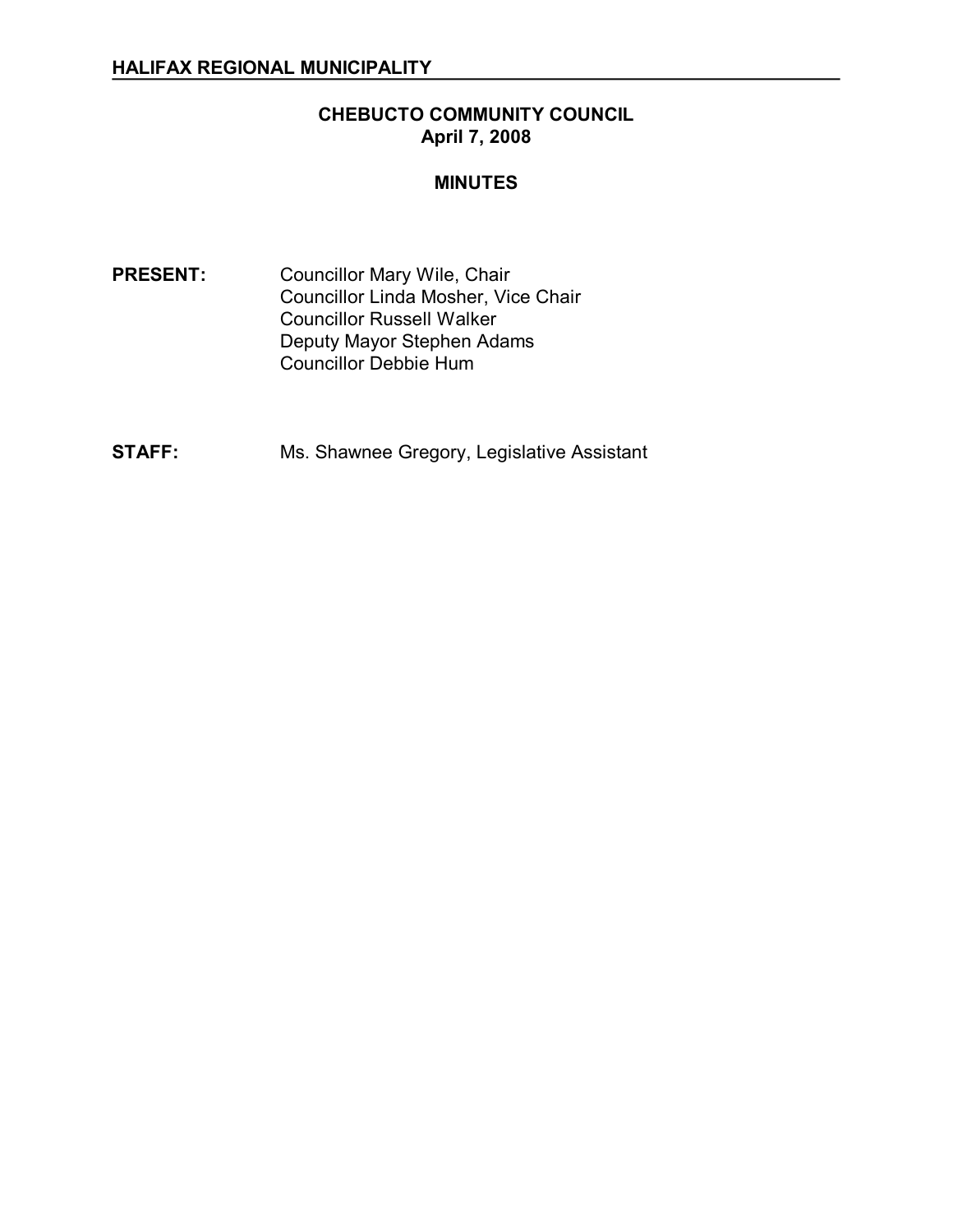2008

## **TABLE OF CONTENTS**

| 1.               |                                                                                                                                                              |                                                |                                                                                                                                                                                                                                                                                  |        |  |
|------------------|--------------------------------------------------------------------------------------------------------------------------------------------------------------|------------------------------------------------|----------------------------------------------------------------------------------------------------------------------------------------------------------------------------------------------------------------------------------------------------------------------------------|--------|--|
| 2.               |                                                                                                                                                              |                                                |                                                                                                                                                                                                                                                                                  |        |  |
| 3.               | APPROVAL OF THE ORDER OF BUSINESS AND APPROVAL OF ADDITIONS                                                                                                  |                                                |                                                                                                                                                                                                                                                                                  |        |  |
| $\overline{4}$ . | BUSINESS ARISING OUT OF THE MINUTES  4<br>4.1<br>4.1.2 Welcome to Halifax Sign - St. Margaret's Bay Road  4<br>4.1.3 Tremont Park Alternate Main Entrance  4 |                                                |                                                                                                                                                                                                                                                                                  |        |  |
| 5.               |                                                                                                                                                              |                                                |                                                                                                                                                                                                                                                                                  |        |  |
| 6.               |                                                                                                                                                              |                                                |                                                                                                                                                                                                                                                                                  |        |  |
| 7 <sub>1</sub>   | CONSIDERATION OF DEFERRED BUSINESS  4                                                                                                                        |                                                |                                                                                                                                                                                                                                                                                  |        |  |
| 8.               | 8.1<br>8.2                                                                                                                                                   |                                                |                                                                                                                                                                                                                                                                                  |        |  |
| 9.               | 9.1<br>9.2<br>9.3                                                                                                                                            | CORRESPONDENCE, PETITIONS AND PRESENTATIONS  5 |                                                                                                                                                                                                                                                                                  |        |  |
| 10.              | 10.1                                                                                                                                                         | 10.1.1<br>10.1.2<br>10.1.3<br>10.1.4           | Case 01105: Rezoning of 8 Melody Drive and 3-5 College<br>Case 01123: Extension to Development Agreement Time<br>Frames 339 Lacewood Drive, Halifax<br>Case 01005: Development Agreement for 11 Ramsgate<br>Lane, Halifax<br>Case 01004: Development Agreement, Former BC Silver | 5<br>5 |  |
| 11.              |                                                                                                                                                              |                                                |                                                                                                                                                                                                                                                                                  |        |  |
| 12.              |                                                                                                                                                              |                                                |                                                                                                                                                                                                                                                                                  |        |  |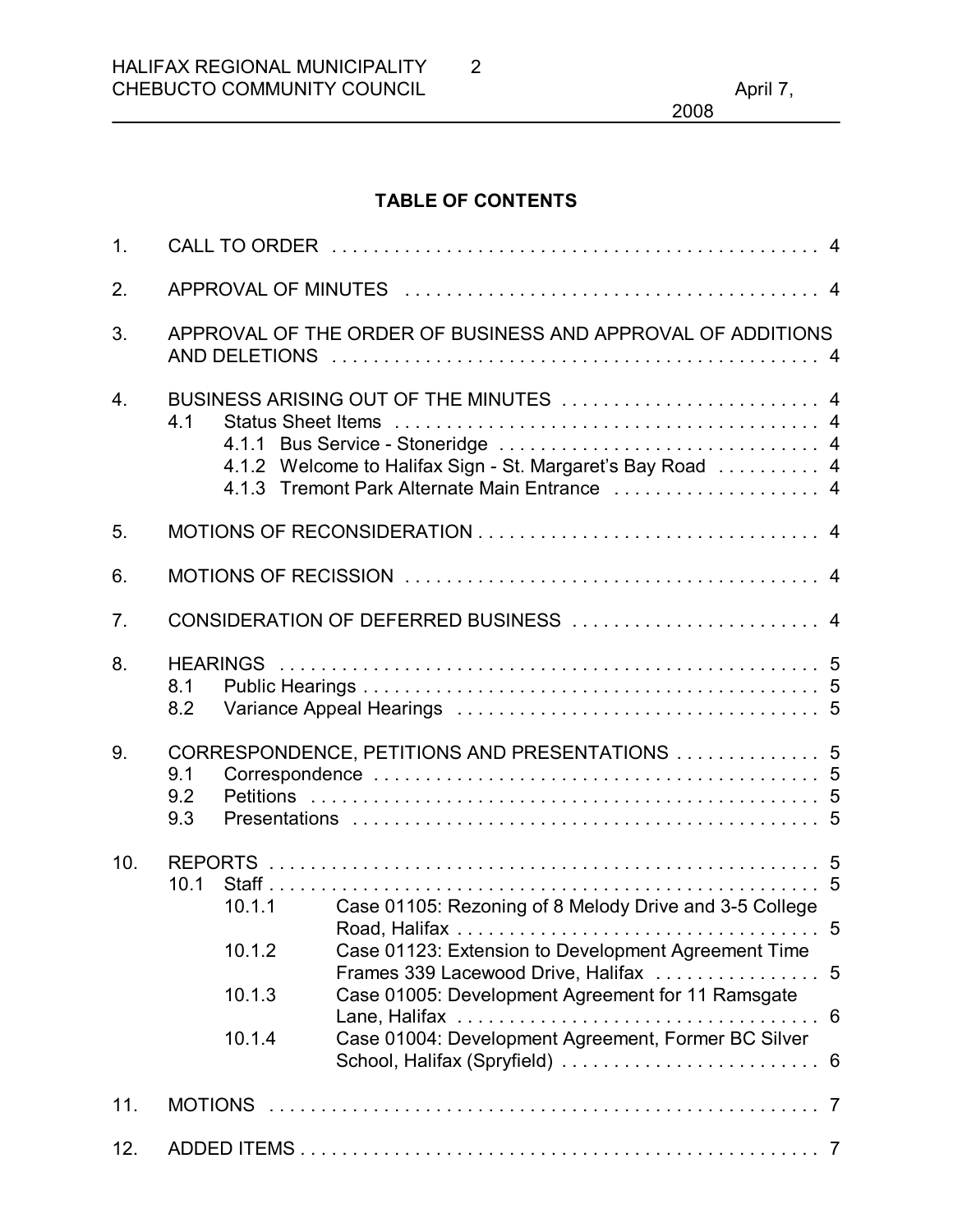3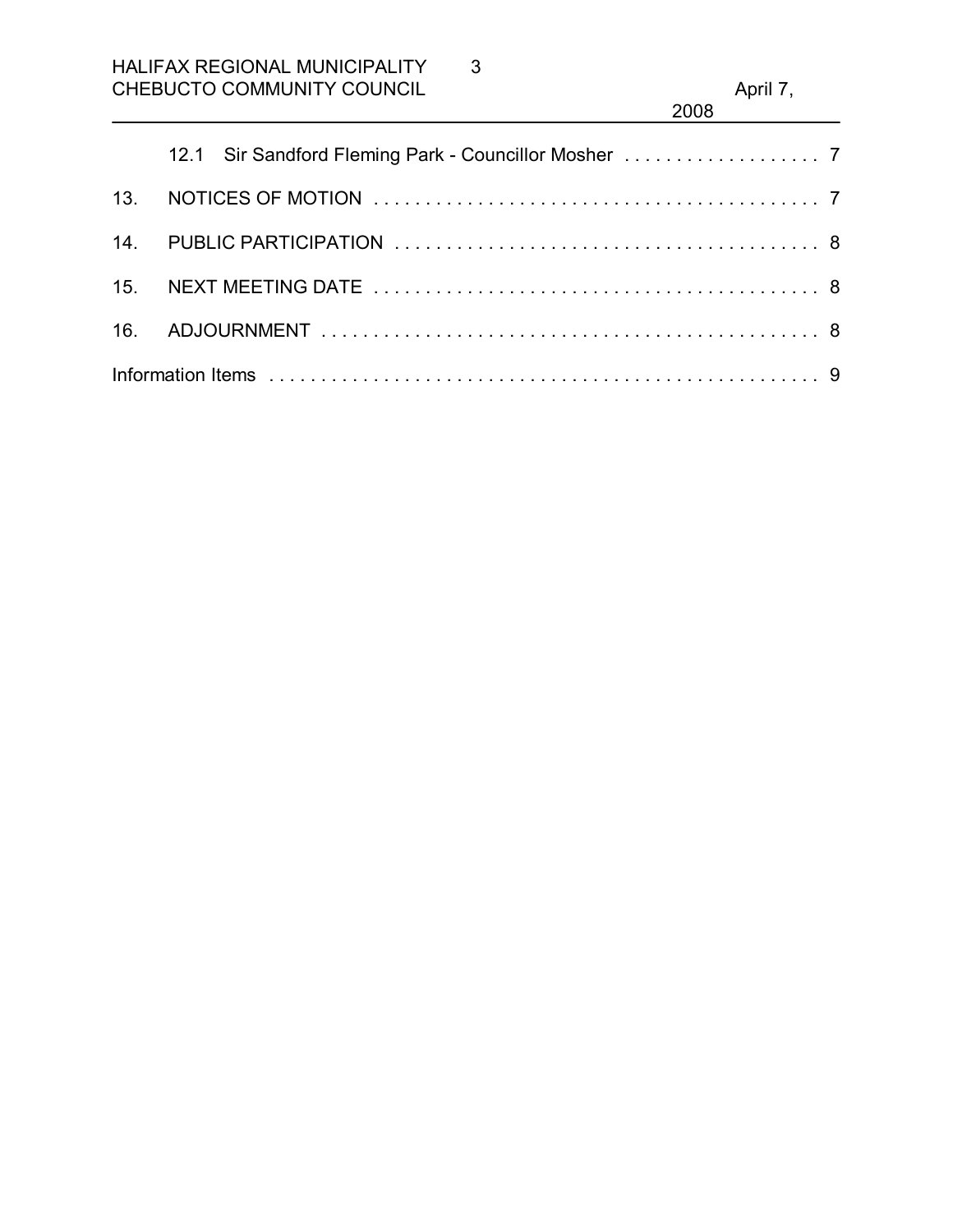### **1. CALL TO ORDER**

The Chair called the meeting to order at 7:00 p.m.

### **2. APPROVAL OF MINUTES March 3, 2008**

**MOVED by Councillor Walker, seconded by Councillor Hum, that the minutes of March 3, 2008, be approved. MOTION PUT AND PASSED**.

4

### **3. APPROVAL OF THE ORDER OF BUSINESS AND APPROVAL OF ADDITIONS AND DELETIONS**

#### Addition:

12.1 Sir Sandford Fleming Park - Councillor Mosher

**MOVED by Councillor Walker, seconded by Councillor Mosher, that the Order of Business, as amended, be approved. MOTION PUT AND PASSED.** 

#### **4. BUSINESS ARISING OUT OF THE MINUTES:**

#### **4.1 Status Sheet Items:**

#### **4.1.1 Bus Service Stoneridge**

Councillor Mosher noted that there had been an exchange of e-mails and that she had requested a report from Metro Transit. She advised that she would like to keep this item on the status sheet.

#### **4.1.2 Welcome to Halifax Sign - St. Margaret's Bay Road**

Councillor Mosher indicated that there had been no update and that she would like the Legislative Assistant to follow up with Mr. Wayne Anstey, Deputy Chief Administrative Officer. She advised that she would like to keep this item on the status sheet.

#### **4.1.3 Tremont Park Alternate Main Entrance**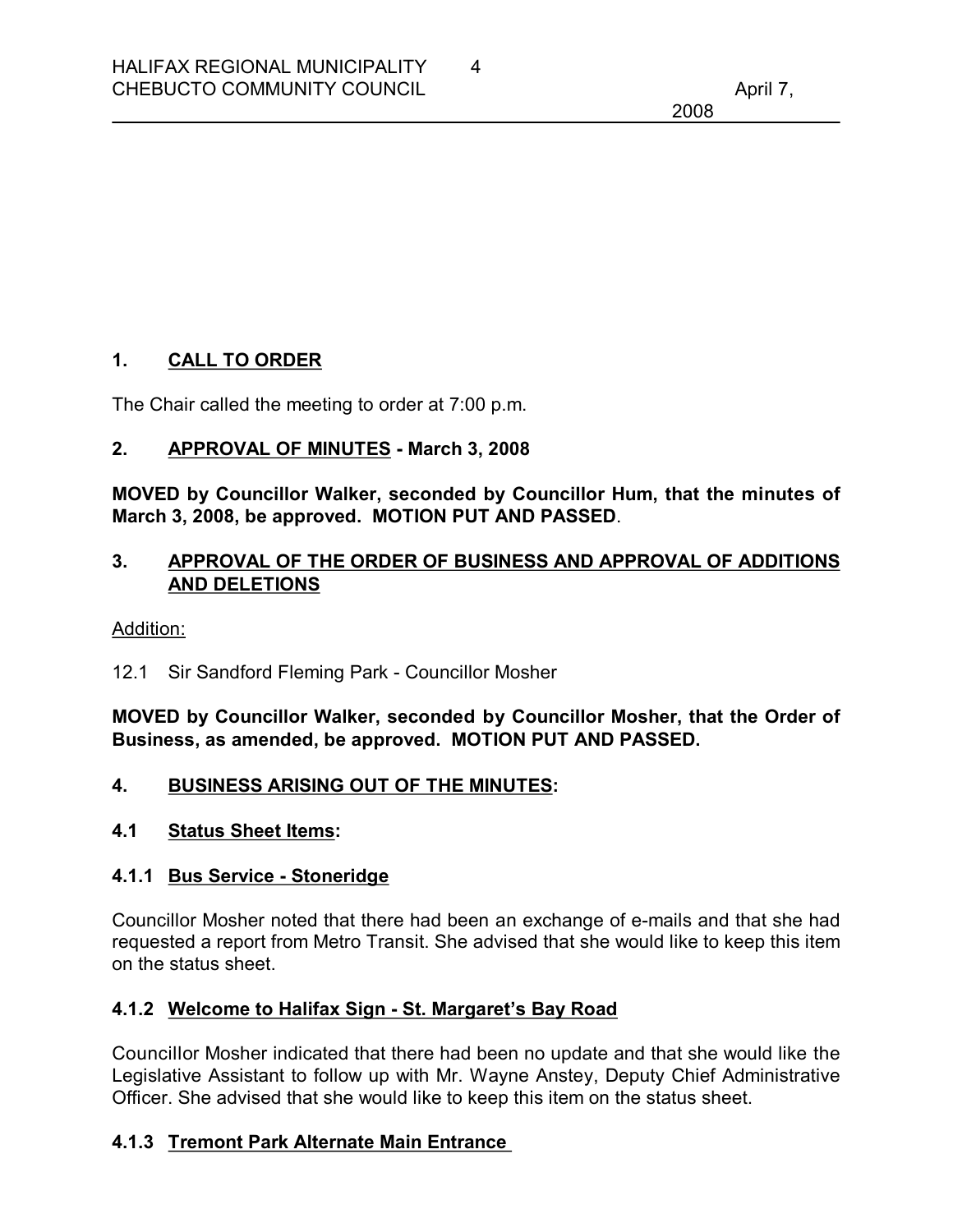Councillor Hum stated that she had met with Planning and Development staff over the past week and that there had been no application related to radio transmission lands. She advised that since it would be a while before any reports would come forward that she would like this item kept on the status sheet.

- **5. MOTIONS OF RECONSIDERATION NONE**
- **6. MOTIONS OF RECISSION NONE**
- **7. CONSIDERATION OF DEFERRED BUSINESS NONE**
- **8. HEARINGS**:
- **8.1 Public Hearings None**
- **8.2 Variance Appeal Hearings None**
- **9. CORRESPONDENCE, PETITIONS AND PRESENTATIONS:**
- **9.1 Correspondence: None**
- **9.2 Petitions:**
- **9.3 Presentations: None**
- **10. REPORTS:**
- **10.1 Staff:**

#### **10.1.1 Case 01105: Rezoning of 8 Melody Drive and 35 College Road, Halifax**

C A staff report dated March 12, 2008, was submitted.

**MOVED BY Councillor Hum, seconded by Councillor Walker, that Chebucto Community Council give First Reading for the proposed rezoning of 8 Melody Drive and 35 College Road, Halifax and schedule a public hearing for the May 5, 2008 Community Council meeting. MOTION PUT AND PASSED.** 

#### **10.1.2 Case 01123: Extension to Development Agreement Time Frames 339 Lacewood Drive, Halifax**

C A staff report dated March 17, 2008, was submitted.

Ms. Patricia Hughes, Planner, provided a review of the staff report for the Community Council.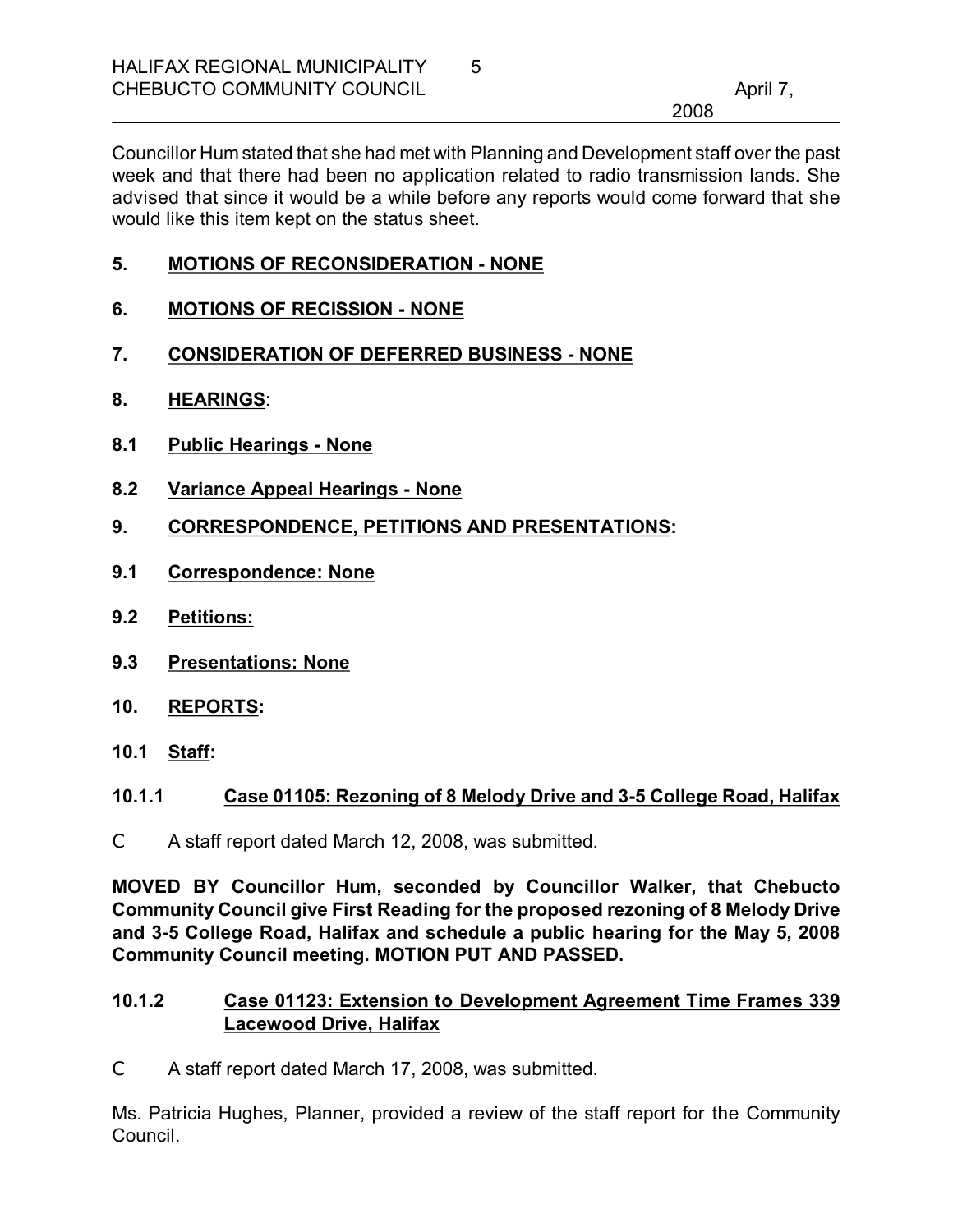**MOVED BY Councillor Walker, seconded by Councillor Mosher, that Chebucto Community Council:**

6

- **1. Amend Section 4.5 of the existing Development Agreement to extend the time limit for the completion of the agreement until January 11, 2009 (a public hearing is not required);**
- **2. Approve the Amending Agreement as shown in Attachment "A" of the March 17, 2008 report; and**
- **3. Require that the Amending Agreement be signed within 120 days or any extension thereof granted by Council on request of the applicant from the date of the motion approved by Council and any other bodies as necessary whichever approval is later, otherwise, this approval will be void an obligations arising hereunder shall be at an end.**

#### **MOTION PUT AND PASSED.**

#### **10.1.3 Case 01005: Development Agreement for 11 Ramsgate Lane, Halifax**

C A supplementary report dated March 20, 2008, was submitted.

Mr. Brian White, Planner, provided an update on Case 01005. He stated that the new section in the development agreement allowed further amendments, however, the height and mass of the building would remain controlled under the Municipal Planning Strategy.

**MOVED BY Councillor Mosher, seconded by Deputy Mayor Adams, that Chebucto Community Council:**

- **1. Approve the proposed amending agreement as presented in Attachment A of the March 20, 2008, supplementary report, and**
- **2. Require the amending agreement be signed within 120 days, or any extension thereof granted by the Chebucto Community Council on request of the applicant, from the date of the final approval of said agreement by the Community Council and any other bodies as necessary, whichever is later, including applicable appeal periods.Otherwise this approval shall be void and any obligations arising hereunder shall be at an end.**

A discussion on the motion ensued regarding the removal of section 5.2 of the development agreement, Mr. White assured the Community Council that this was a non substantial amendment as it was only an internal conversion.

#### **MOTION PUT AND PASSED.**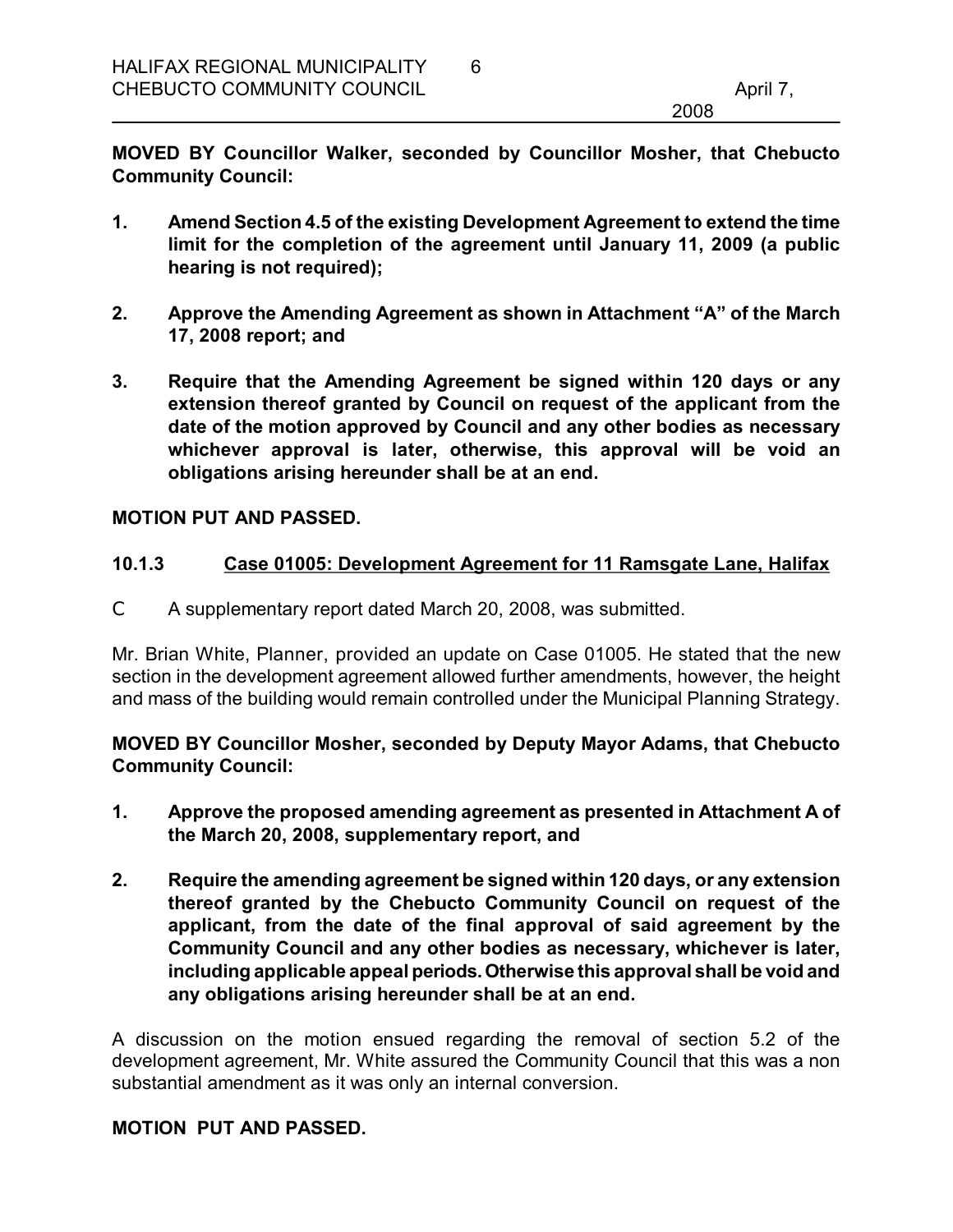### **10.1.4 Case 01004: Development Agreement, Former BC Silver School, Halifax (Spryfield)**

C A supplementary report dated March 20, 2008, was submitted.

**MOVED BY Deputy Mayor Adams, seconded by Councillor Walker, that section 3.5.1 (b) of the development agreement as presented in Attachment A ofthe March 20, 2008 supplementary staff report be deleted**. **MOTION PUT AND PASSED.** 

**MOVED BY Deputy Mayor Adams, seconded byCouncillor Mosher, that the following clause be added to the development agreement as presented in Attachment A of the March 20, 2008 supplementary staff report:**

**3.5.1 (b) "cash" pursuant to Section 82 of the Subdivision ByLaw be allocated to HartlandField/Playground and/orthe Spryfield Lion's Rink recreation complex.**

**MOTION PUT AND PASSED.** 

**MOVED BY Deputy Mayor Adams, seconded by Councillor Mosher, that the Chebucto Community Council:**

- **1. Approve the proposed development agreement outlined in Attachment A of the March 20, 2008 supplementary staff report, and with the revision to section 3.5.1 (b) as approved by the Chebucto Community Council; and**
- **2. That the agreement be signed within 120 days, or any extension thereof granted by the Chebucto CommunityCouncil onrequest of the applicant, from the date of the final approval of said agreement by the Community Council and any other bodies as necessary, whichever is later, including applicable appeal periods. Otherwise this approval shall be void and any obligations arising hereunder shall be at an end.**

#### **MOTION PUT AND PASSED.**

Councillor Walker requested a figure for the value of the park dedication**.** 

#### **11. MOTIONS NONE**

### **12. ADDED ITEMS**

### **12.1 Sir Sandford Fleming Park Councillor Mosher**

Councillor Mosher stated that she had recently met with the Honourable Cecil Clarke, Attorney General and Minister of Justice and the Honourable Len Goucher regarding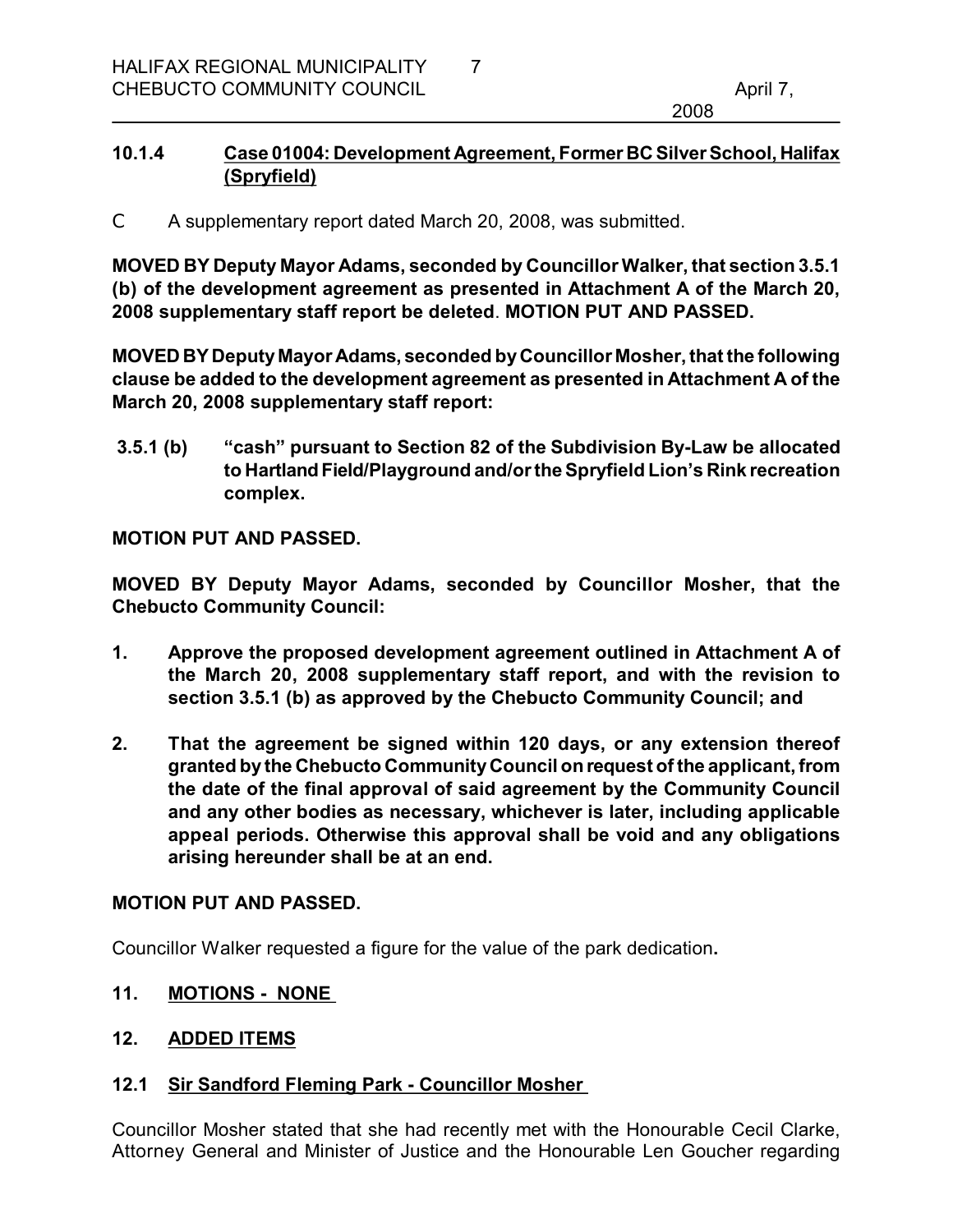renovations of the Memorial (Dingle) Tower which is located in her district. She noted that these renovations would coincide with the one hundredth (100) anniversary of the Tower as well as the two hundred and fiftieth (250) anniversary of democracy.

**MOVED BY Councillor Mosher, seconded by Councillor Hum, that staff prepare a detailed analysis to repair and restore the plaques and lions at the Memorial (Dingle) Tower; further, that an outline of costs and the feasibilityof a commemorative statue and an appropriate celebration to mark the significance of this historic site and monument be prepared. MOTION PUT AND PASSED.**

In closing, Councillor Mosher advised that this was an urgent matter as the Memorial (Dingle) Tower was being submitted to the Historic Sites and Monuments Board of Canada.

## 13. NOTICES OF MOTION - NONE

## **14. PUBLIC PARTICIPATION**

### **Mr. Shalom Mandaville**

Mr. Mandaville provided and update on the Soil and Water Conservation Society of Metro Halifax and submitted information for the record. He raised concerns regarding the accuracy of data being produced from lake studies in the area.

# **Mr. H. Tiller**

Mr. Tiller requested an update on the issue he had brought forward at the September 10, 2007, Chebucto Community Council meeting; noting that he had been told that his concerns would be forwarded on to the traffic authority. He stated that his complaint was in regard to the left turning lane from Dunbrack Street on to Lacewood Drive as well as the lane going from Lacewood Drive on to Highway 102 as they both become backed up with traffic quite often. Mr. Tiller also requested an update on the Mainland Common site.

Councillor Wile advised that she would forward Mr. Tiller's request on to the Traffic Authority. Regarding the Mainland Common recreation centre she stated that HRM was still waiting for funding and that clearing of land was being done now to save time prior to construction.

# **15. NEXT MEETING DATE**

The next meeting was scheduled for Monday, May 5, 2008.

# **16. ADJOURNMENT**

The meeting was adjourned at 7:33 p.m.